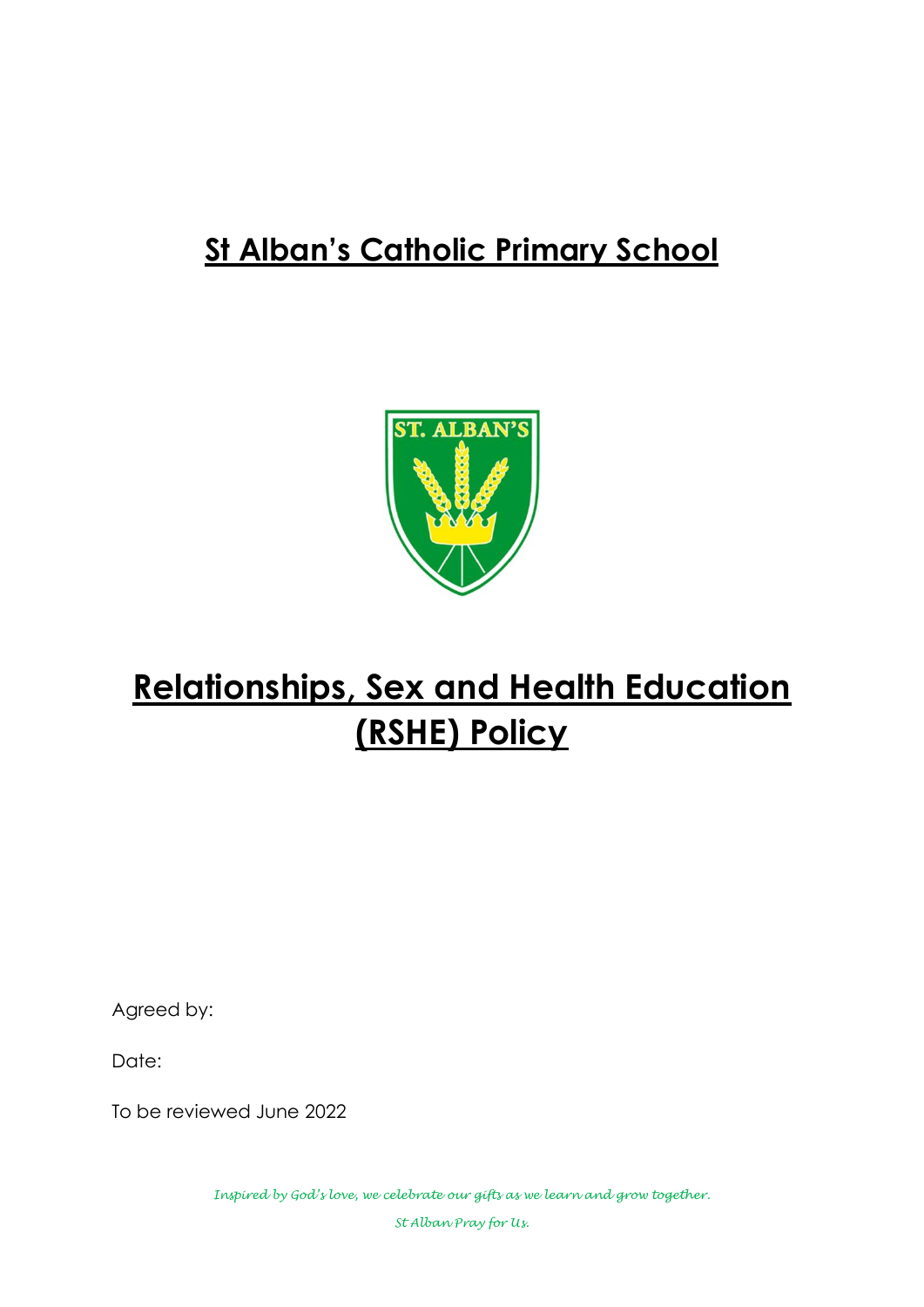# **RSHE Policy**

# **Introduction**

According to Pope John Paul II, "Love that leads to marriage is a gift from God and a great act of faith toward other human beings"

The purpose of this policy us to set out the intentions with regard to Relationships, Sex and Health Education here at St Alban's Catholic Primary School. Within a primary school it is important to put in place the key building blocks of healthy, respectful relationships, focusing on family and friendships, including online.

In this policy, and after consultation with Governors and staff, in partnership with pupils and their parents, we set out our rationale for, and approach to, the teaching of RSHE in our school.

This policy covers RSHE (Relationship, Sex and Heath Education) and it supersedes and incorporates the key elements of the previous PSHE policy and should be read in conjunction with the current British Values Policy, the Spiritual, Moral, Social and Cultural Policy and the Religious Education Policy.

## **Our school vision and mission statement**

St Alban's Catholic Primary School is a happy, vibrant and proud Catholic school where diversity and individuality is celebrated. We are passionate in our pursuit of excellence in all aspects of school life. We nurture and inspire children to develop confidence and resilience in an environment where efforts are valued and all children are given a variety of opportunities to flourish.

*"Inspired by God's love, we celebrate our gifts as we learn and grow together. St Alban pray for us"*

#### **Implementation and review of policy**

Implementation of this policy has taken place after consultation with the Governors during the Spring Term of 2021. This policy will be reviewed every year by the Head Teacher, RSHE Subject Leader, the Governing Body and Staff. The next review date is July 2022.

The draft policy was shared with members of the Governing Body and all teaching and non-teaching members of staff. Copies of the ratified document are available to all parents and stakeholders through the school's website. Details of the RSHE curriculum will also be published on our school website.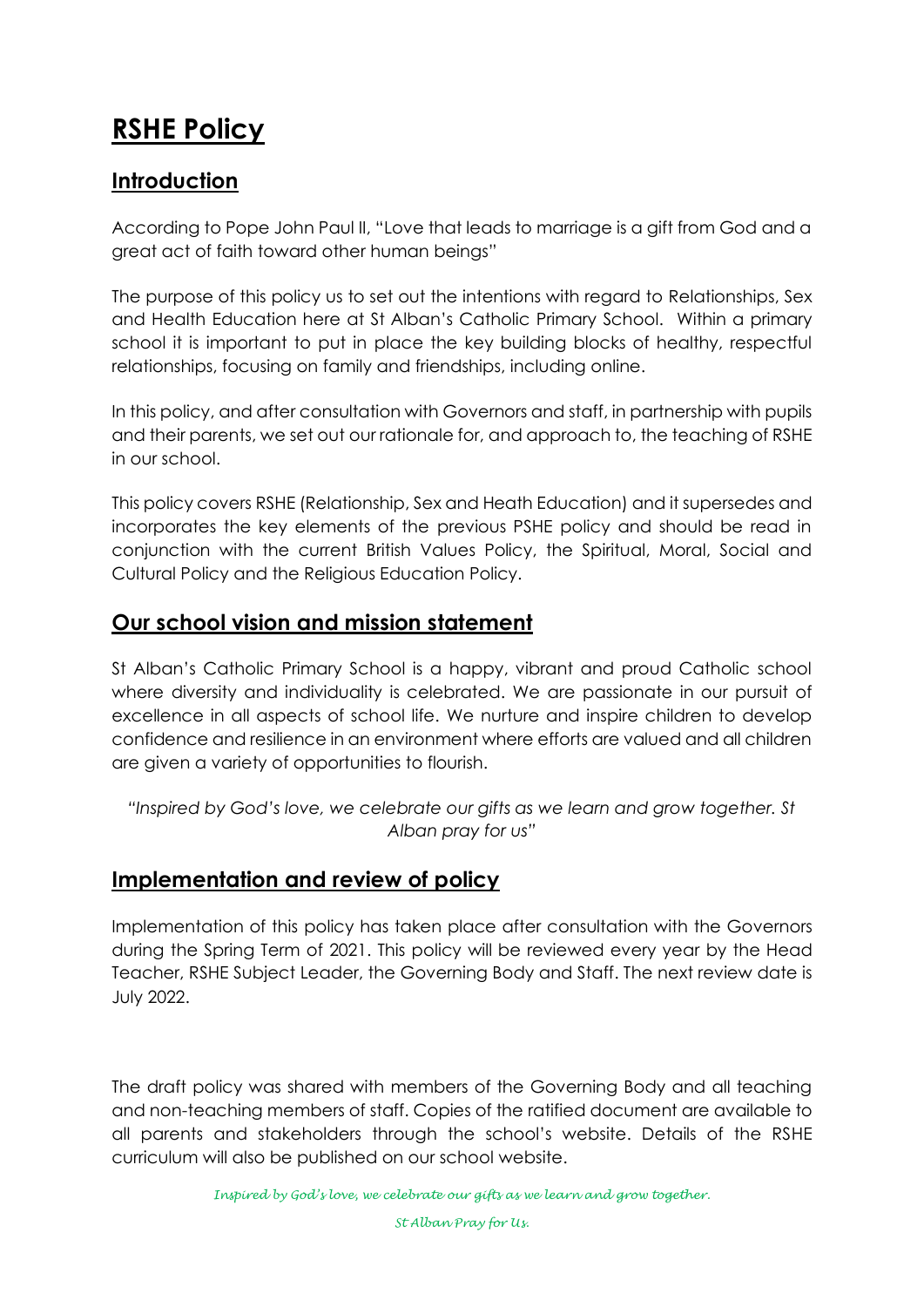# **Defining Relationships, Sex and Health Education (RSHE)**

The DfE guidance states that 'children and young people need to know how to be safe and healthy and how to manage their academic, personal and social lives in a positive way.' It is about the development of the pupil's knowledge and understanding of her or him as a sexual being, about what it means to be fully human, called to live in right relationships with self and others and being enabled to make moral decisions in conscience. In primary schools, the focus should be on 'teaching the fundamental building blocks and characteristics of positive relationships, with particular reference to friendships, family relationships and relationships with other children and adults. This includes the topics of families and the people who care for me, caring friendships, respectful relationships, online relationships and being safe. We continue to develop the children's sense of selfworth and we teach them how society is organised and governed. We believe that it is important the children experience the process of democracy and that they learn about their rights and responsibilities. The teaching of RSHE (incorporating the objectives set out within PSHE) help to meet the objectives set out in the Children's Act 2004 (Every Child Matters) "to be healthy , stay safe enjoy and achieve, make a positive contribution and achieve economic wellbeing" The DfE guidance can be found here: [https://assets.publishing.service.gov.uk](https://assets.publishing.service.gov.uk/)

# **Statutory curriculum requirements**

It is a legal requirement that we teach those aspects of RSHE which are statutory. It is important to consider however that the importance of the inclusion of RSHE within our curriculum extends beyond the statutory requirements. The mandatory elements within the RSHE Curriculum for primary schools are Relationships and Health Education and Sex Education that is covered in science within the National Curriculum.

# **Rationale**

'I have come that you might have life and have it to the full' (John, 10.10)

We are involved in relationships and sex education precisely because of our Christian beliefs about God and about the human person. The belief in the unique dignity of the human person made in the image and likeness of God underpins the approach to all education here at St Albans's Catholic Primary School. Our approach to RSHE therefore is rooted in the Catholic Church's teaching of the human person and presented in a positive framework of Christian ideals.

Our school vision and ethos is strongly supported through, and embedded in, the delivery of our whole school approach to the curriculum. At school we are committed to ensuring that the emotional and social needs of all of our children are met within the school environment, and we support the development of children's health and wellbeing, self-esteem and confidence.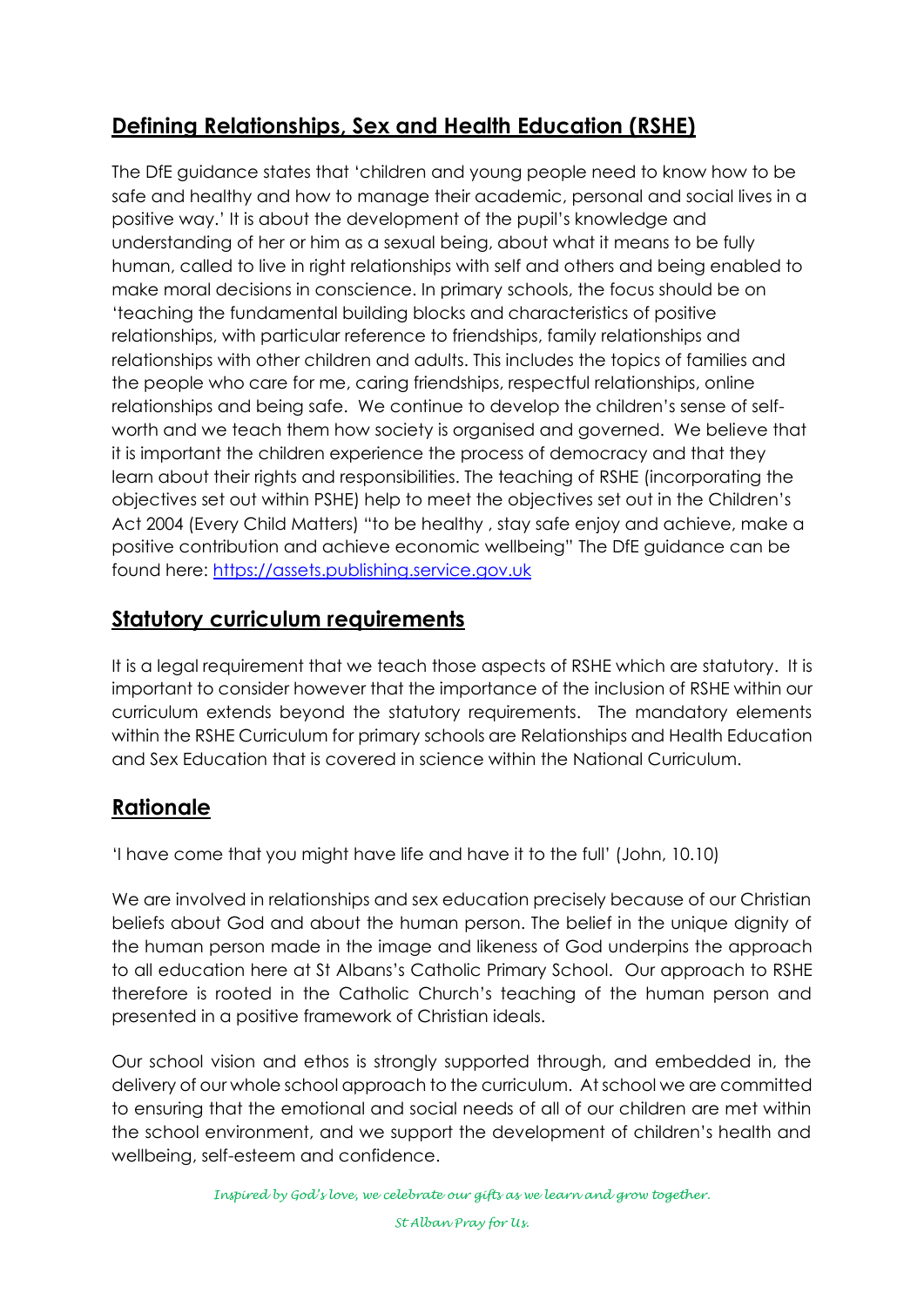At the heart of the Christian life is the Trinity; Father, Son and Spirit in communion, united in a loving relationship and embracing all people and all creation. As a consequence of the Christian belief that we are made in the image and likeness of God, gender and sexuality are seen as God's beauty, and share in the divine creativity. RSHE therefore, will be placed firmly within the context of relationships as it is there that sexuality grows and develops.

Following the guidance of the Bishops of England and Wales and as advocated by the DfE, RSHE will be firmly embedded into our curriculum as it is concerned with nurturing human wholeness and integral to the physical, spiritual, emotional, moral, social and intellectual development of pupils. It is centred on Christ's vision of being human as good news and will be positive and prudent, showing the potential for development, while enabling the dangers and risks involved to be understood and appreciated.

All RSHE will be in line with the Church's moral teaching. It will emphasise the central importance of marriage and the family, whilst acknowledging that all pupils have a fundamental right to have their life respected whatever household they come from. It will prepare pupils for life in modern Britain.

# **Virtues and values**

Our programme enshrines Catholic values relating to the importance of stable relationships, marriage and family life. It also promotes those virtues which are essential in responding to God's call to love others with a proper respect for their dignity and the dignity of the human body. The following virtues will be explicitly explored and promoted; faithfulness, fruitfulness, chastity, integrity, prudence, mercy and compassion.

# **Aims of the RSHE curriculum**

At St Alban's Catholic Primary School, we are committed to the education of the whole child (spiritual, physical, intellectual, moral, social, cultural and emotional) and we believe that RSHE is an integral part of this education. We believe that high quality, age-appropriate teaching of RHSE (Including PSHE and Citizenship) will help prepare pupils for the opportunities, responsibilities and experiences of adult life.

Furthermore, we will endeavour to raise pupils' self-esteem, help them to grow in knowledge and understanding, recognise the value of all persons and develop caring and sensitive attitudes.

It is in this context that we commit ourselves, in partnership with parents, to provide children and young people with a 'positive and prudent sexual education' which is compatible with their physical, cognitive, psychological and spiritual maturity, and rooted in a Catholic vision of education and the human person.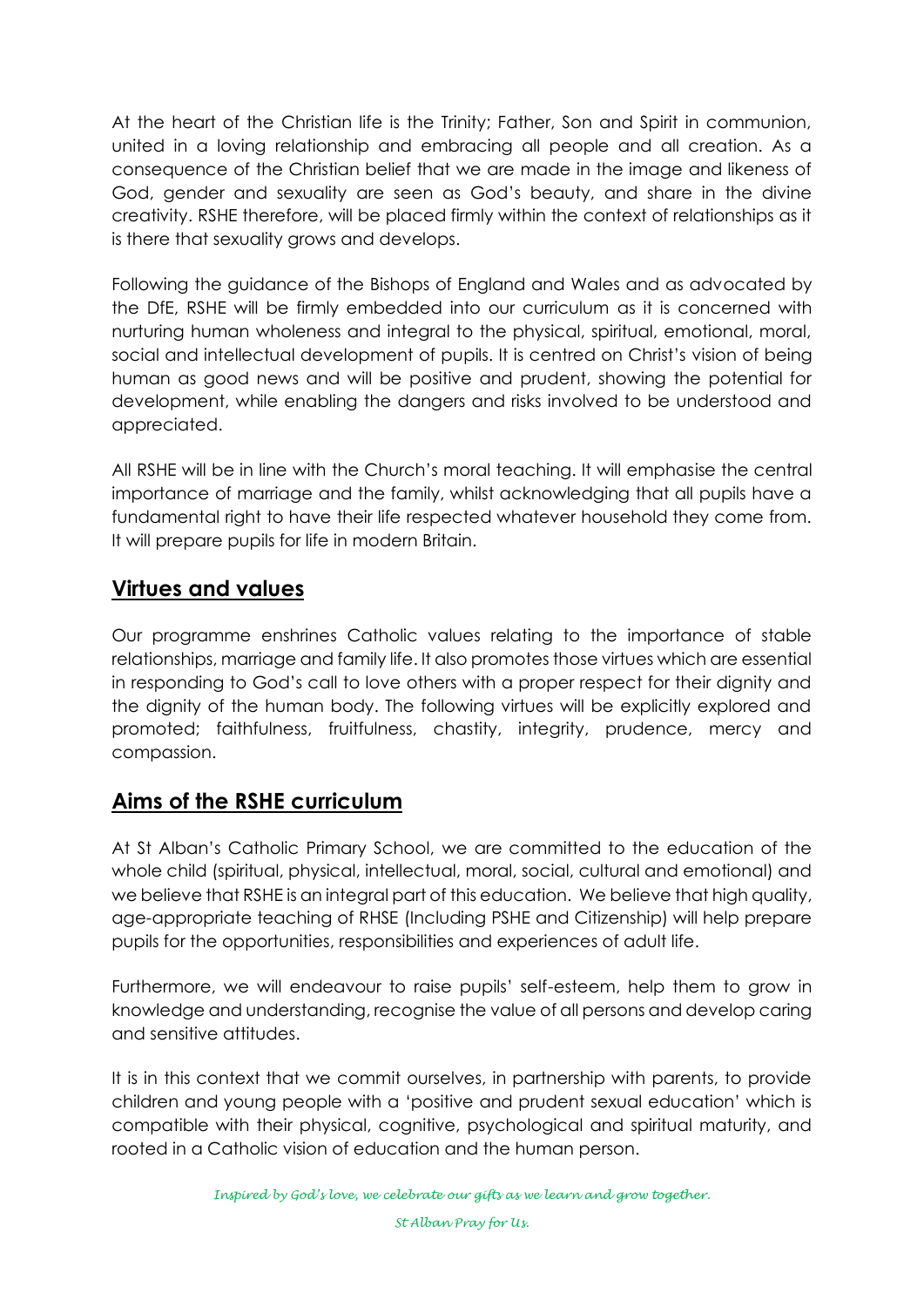# **Objectives**

#### **1. To develop the following attitudes and virtues:**

- 1.1. reverence for the gift of human sexuality and fertility;
- 1.2. respect for the dignity of every human being in their own person and in the person of others;
- 1.3. joy in the goodness of the created world and their own bodily natures;
- 1.4. responsibility for their own actions and a recognition of the impact of these on others;
- 1.5. recognising and valuing their own sexual identity and that of others;
- 1.6. celebrating the gift of life-long, self-giving love;
- 1.7. recognising the importance of marriage and family life; fidelity in relationships
- 1.8. Respect for others
- 1.9. Being a thoughtful and responsible member of the community
- 1.10. Being active members of a democratic society

#### **2. To develop the following personal and social skills:**

- 2.1. making sound judgements and good choices which have integrity, and which are respectful of the individual's commitments;
- 2.2. loving and being loved and the ability to form friendships and loving, stable relationships free from exploitation, abuse and bullying;
- 2.3. managing emotions within relationships, and when relationships break down, with confidence, sensitivity and dignity;
- 2.4. managing conflict positively, recognising the value of difference;
- 2.5. cultivating humility, mercy and compassion, learning to forgive and be forgiven;
- 2.6. developing self-esteem and confidence, demonstrating self-respect and empathy for others;
- 2.7. building resilience and the ability to resist unwanted pressures, recognising the influence and impact of the media, internet and peer groups;
- 2.8. being patient and learning to recognise the appropriate statements in the development of relationships;
- 2.9. assessing risks and managing behaviours in order to minimise risk to health and personal integrity.

#### **3. To know and understand:**

- 3.1. the Church's teaching on relationships and the nature and meaning of sexual love;
- 3.2. the Church's teaching on marriage and the importance of marriage and family life;
- 3.3. the centrality and importance of virtue in guiding human living and loving;
- 3.4. they physical and psychological changes that accompany puberty;
- 3.5. the facts about human reproduction, how love is expressed sexually and how sexual love plays an essential and sacred role in procreation;
- 3.6. what makes a good relationship with others.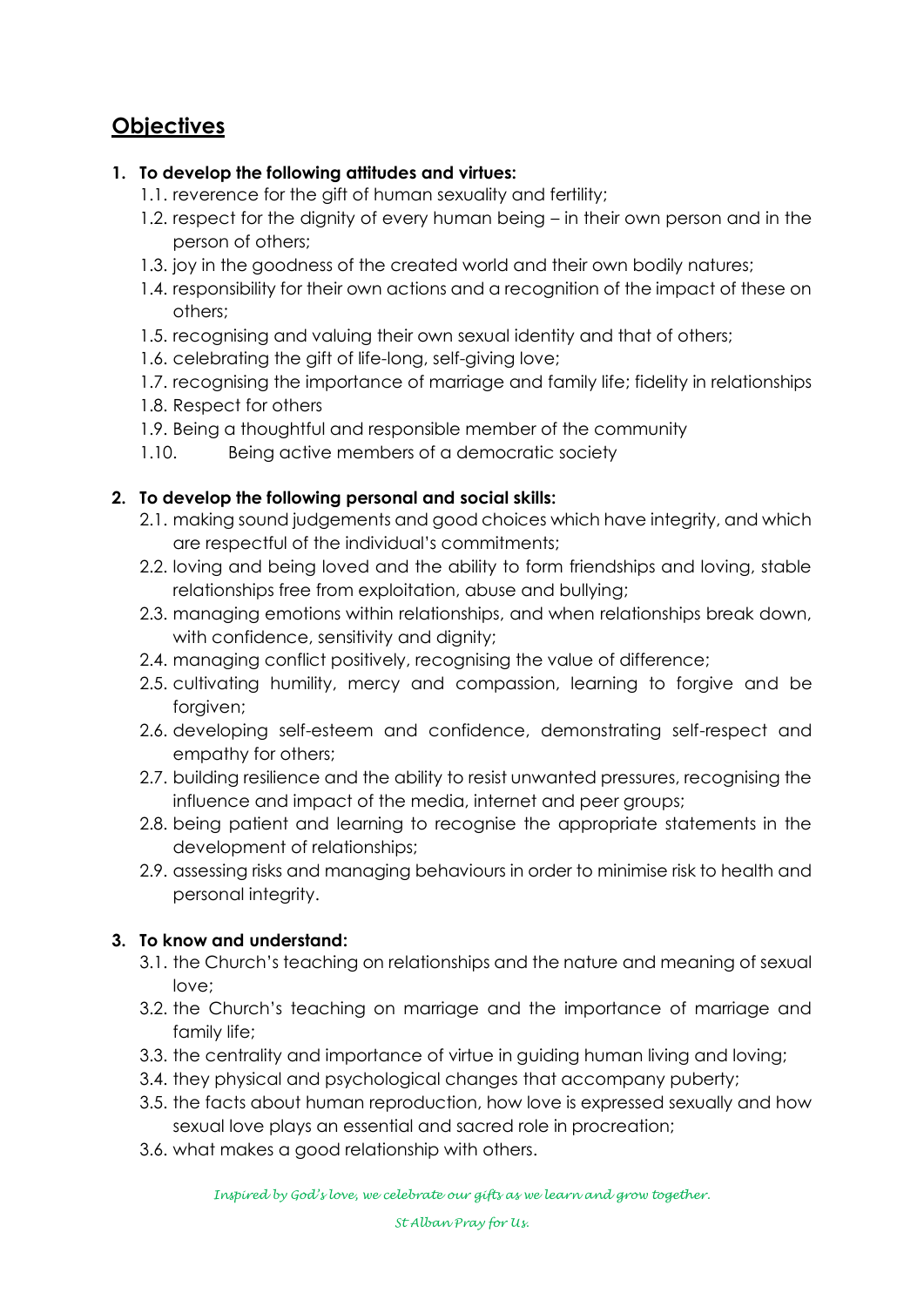3.7. How to be safe.

# **Outcomes**

# **Inclusion and differentiated learning**

The RSHE programme delivers a graduated, age appropriate curriculum. We are aware that children of the same age may be developmentally at different stages and therefore we will ensure RSHE is sensitive to the different needs of individual pupils in respect of different abilities, levels of maturity and personal circumstances. Teaching methods will ensure that all learners are supported, including when they are due to specific special educational needs or disabilities.

Lessons will also help children to realise the nature and consequences of discrimination, teasing, bullying and aggressive behaviours (including cyber-bullying), use of prejudice based language and how to respond and ask for help.

## **Equalities Act 2010**

The Governing Body have wider responsibilities under the Equalities Act 2010 and will ensure that our school strives to do the best for all the pupils, irrespective of disability, educational needs, race, nationality, ethnic or national origin, sex, religion or whether they are looked after children.

#### **Broad content of our RSHE Curriculum**

Three aspects of RSHE – attitudes and values, knowledge and understanding and personal and social skills, will be provided in three inter-related ways; the whole school/ethos dimension; a cross- curricular dimension and a specific relationships and sex curriculum.

#### **Balanced curriculum**

Whilst promoting Catholic values and virtues and teaching in accordance with Church teaching, we will ensure that pupils are offered a balanced programme by providing an RSHE programme that offers a range of viewpoints on issues. Pupils will also receive clear scientific information as well as covering the aspects of the law pertaining to RSHE. Knowing about facts and enabling young people to explore differing viewpoints is not the same as promoting behaviour and is not incompatible with our school's promotion of Catholic teaching.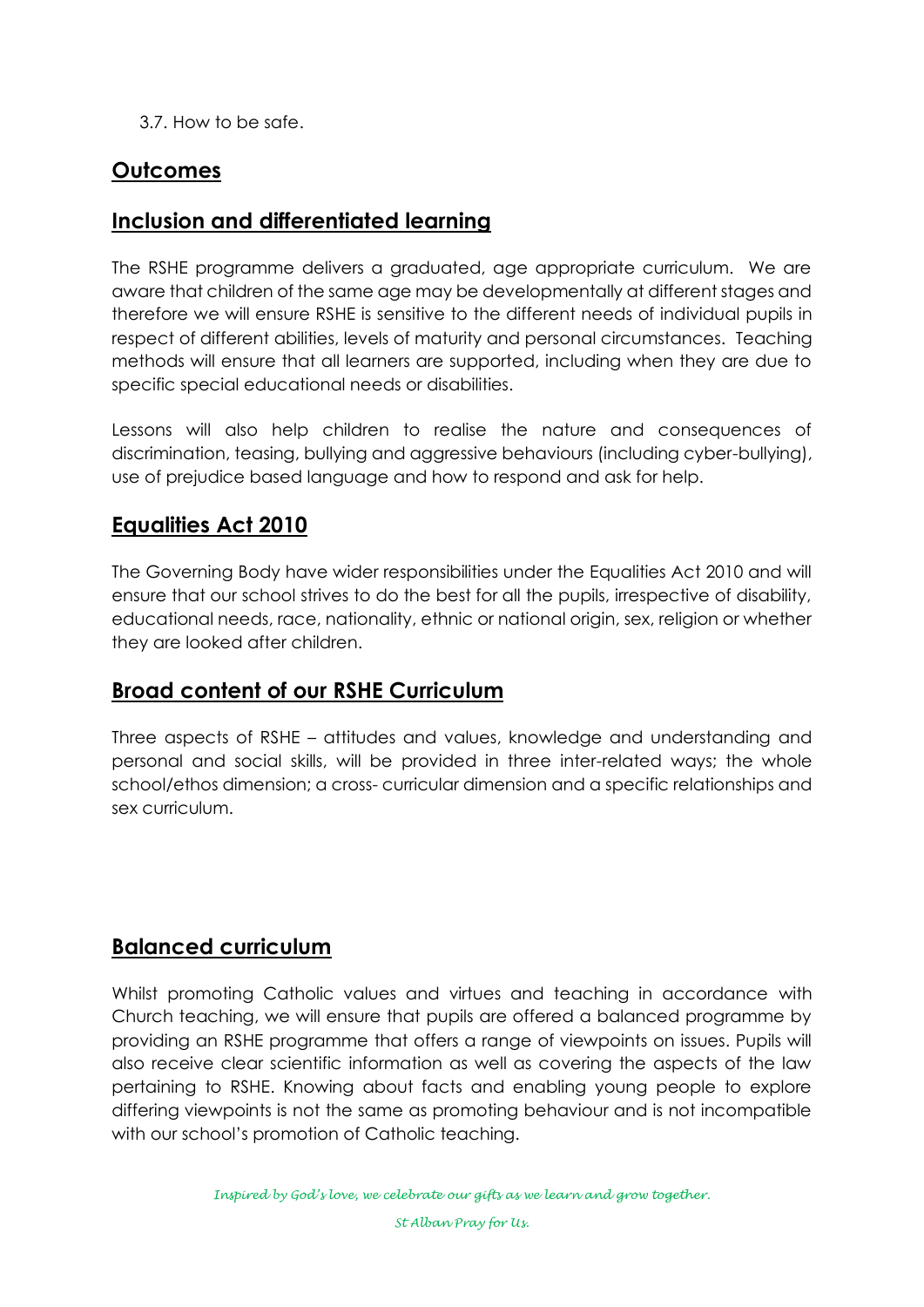We will ensure that pupils have access to the learning they need to stay safe, healthy and understand their rights as individuals.

The RSHE programme will:

- Provide information that is relevant and appropriate to the age and developmental stage of the children
- Develop skills of assertiveness, communication and effective dialogue in relationships
- Encourage the exploration and clarification of values and attitudes
- Foster self-esteem, positive self-image and confidence

Topics and themes will be revisited from year to year taking account of the children's development and the spiral curriculum concept.

The content of the Sex and Relationships Education Programme, including learning outcomes, will be based on the recommended resources mentioned in this policy plus any LA RSHE curriculum programmes, Life to the Full (by Ten:Ten) RSHE resources as well as Journey in Love' which will explore the 3 themes of *Created and Loved by God*, *Created to Love Others* and *Created to Live in Community* (see Model Catholic Primary RSE Curriculum document on CES website).

Topics will include:

- Feelings and relationships
- My healthy body including physical health and fitness, healthy eating and drugs, alcohol and tobacco.
- Lifestyles and culture
- Growing up including the changing adolescent body
- Being Safe including health and prevention, basic first aid
- Online relationships including internet safety and harms
- Mental wellbeing

Delivery will be as topics:

- Through active learning including discussions, investigations and problem solving activities
- Through planned aspects of science
- Addressed occasionally in assembly time
- Through small group work
- Through story time
- Through sessions delivered by the school nurse in liaison with other school staff
- Through sessions delivered by external speakers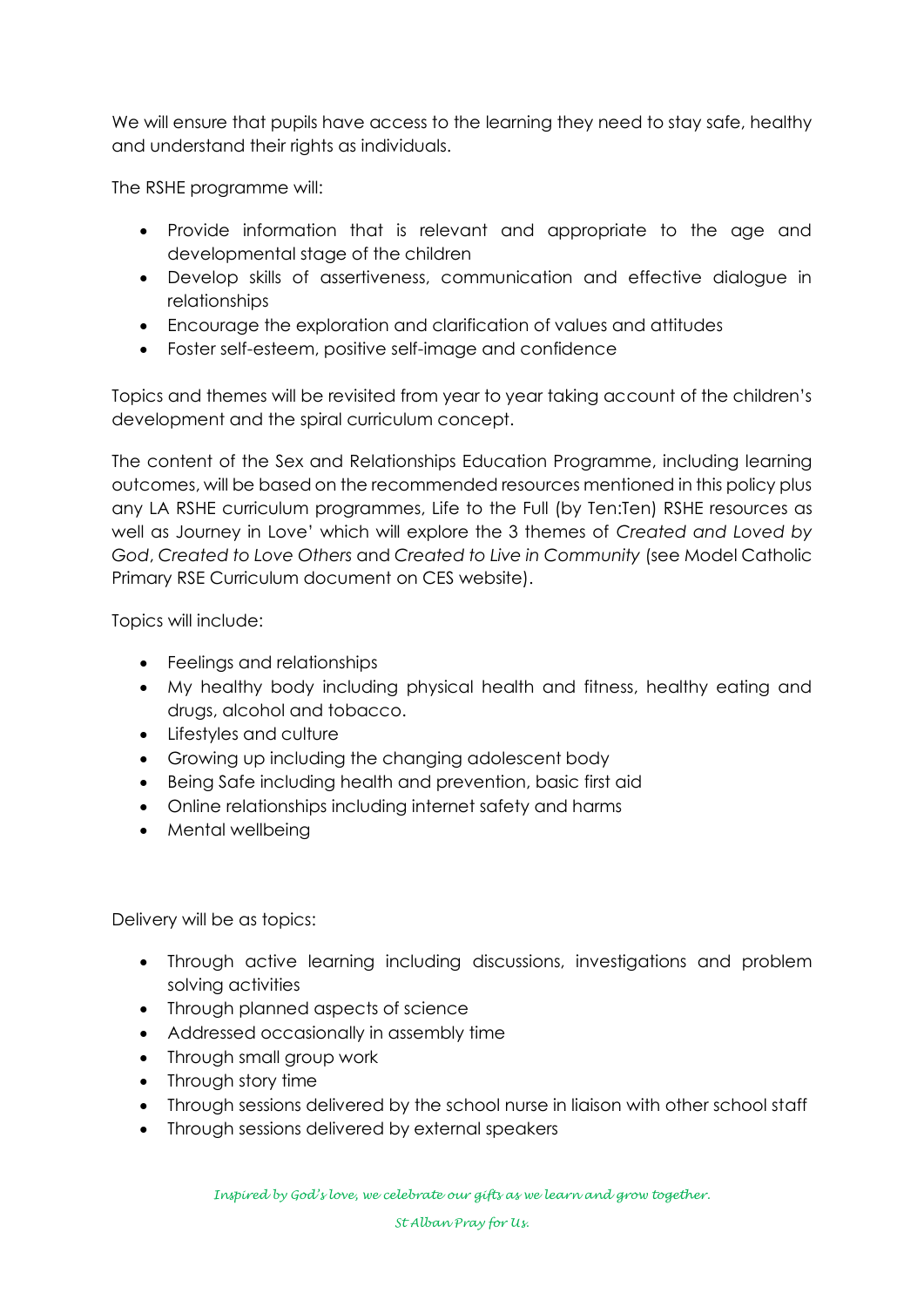# **Relationship, Sex and Health Education (RSHE) in the primary classroom**

In the Foundation stage, RSHE is taught with other curriculum areas, often linked with the teaching of Understanding the World, PSED or R.E. Children may listen to stories about families and how new babies are cared for, baby brothers and sisters may visit school to make the experience more real. Whole class discussions may reflect on how we care for children in our school family. Circle time and class discussions are important within the EYFS to support and address pertinent issues on a timely basis.

From Year 1 through to Year 6, dedicated time will be timetabled for the teaching of RSHE, typically a session of 30 up to 45 minutes per week, which will include some group discussion and group or individual activities. The work taught is based mainly with RSHE resources from Life to the Full (Ten Ten Resources) and the "Journey in Love" framework in addition to other localised school resources.

We recognise that on occasion sensitive teaching may be required, and that groups of children will vary in their needs and concerns. We are aware that we will need to use our knowledge of the children and our professional judgement when addressing issues where there may be a variety of experiences and backgrounds within groups. We aim to be open and honest where possible. The *Journey in Love* scheme for primary schools has a useful glossary to support staff with this.

#### **Cross curricular teaching**

We recognise the importance of a broad and balanced curriculum and to this end there is a close working relationship between the lead teachers from RSHE, RE, Science, Computing and PE to ensure that curriculum delivery is complementary and does not duplicate content covered in National Curriculum subjects. There is a large overlap between the programmes of study within Science, Computing, RE and PE and therefore children receive a balanced education.

#### **Promoting fundamental British Values**

We ensure that the fundamental British Values are strongly embedded and promoted through our school, our development of SMSC, our RSHE whole school approach, and through our everyday aspects of school life. British Values and Gospel Values work alongside each other.

#### **Parents and carers**

At St Alban's Catholic Primary School, we recognise that parents and carers are the primary educators of their children. As a Catholic school, we provide the principal means by which the Church assists parents and carers in educating their children.

*Inspired by God's love, we celebrate our gifts as we learn and grow together.*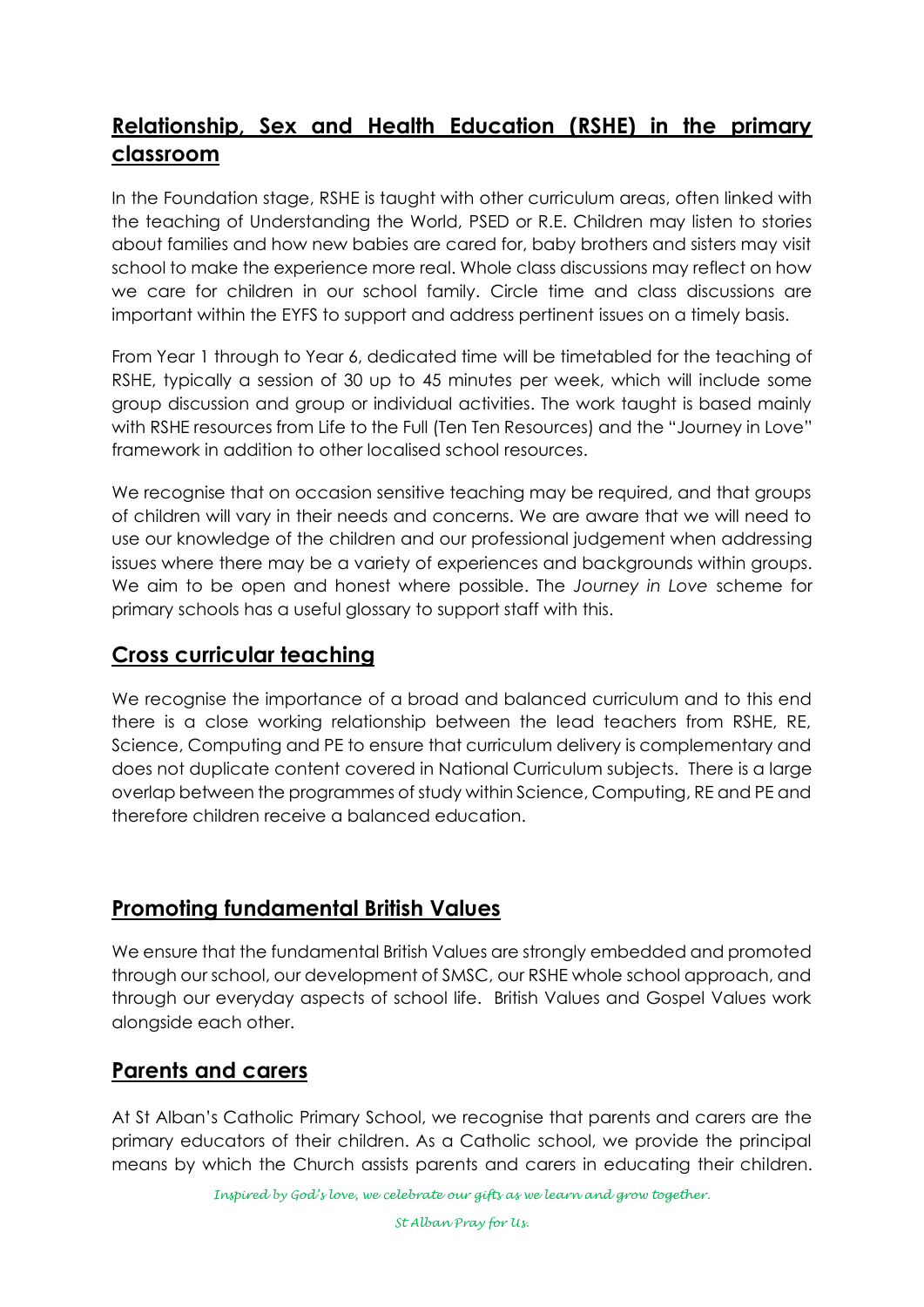Therefore, the school will support parents and carers by providing material to be shared with their children at home. Parents and carers will be informed when the more sensitive aspects of RSHE will be covered in order that they can be prepared to talk and answer questions about their child's learning.

Parents have been fully consulted prior to this policy being ratified by Governors. Our aim here at St Alban's Catholic Primary School is that every parent and carer will have full confidence in the school's RSHE programme to meet their child's needs. All parents will have access to the school's RSHE programme (Life to the Full), through an online Parent Portal which provides parents with:

- Information about the programme children will be following;
- Access to resources;
- Suggestions for further activity at home.

Parents continue to have the right to withdraw their children from Sex Education except in those elements which are required by the National Curriculum. Parents wishing to exercise this right are invited to contact the Head Teacher who will explore their concerns and will discuss the possible impact that withdrawal may have on the pupil. Once a pupil has been withdrawn they cannot participate in RSHE until the request of withdrawal has been removed.

The school will provide material for parents to help their child with their learning.

We believe that the controlled environment of the classroom is the safest place for this teaching to be delivered. Please refer to the DfE guidance, page 17, for further details on the right to be excused from Sex Education: https://assets.publishing.service.gov.uk

# **Responsibility for teaching the programme**

Responsibility for the specific relationships, sex and health education programme lays with the Head Teacher and the RSHE Subject leader. However, all staff will be involved in developing the attitudes and values aspect of the RSHE programme. All Catholic educators must be role models for all pupils with regard to good, healthy, wholesome relationships between staff, other adults and pupils. They will also be contributing to the development of pupils' personal and social skills. Through our whole school approach, we aim to help to develop the important attributes in the children within our care including honesty, kindness, tolerance, courtesy, resilience and self-efficacy.

# **External visitors**

*Inspired by God's love, we celebrate our gifts as we learn and grow together.*

*St Alban Pray for Us.*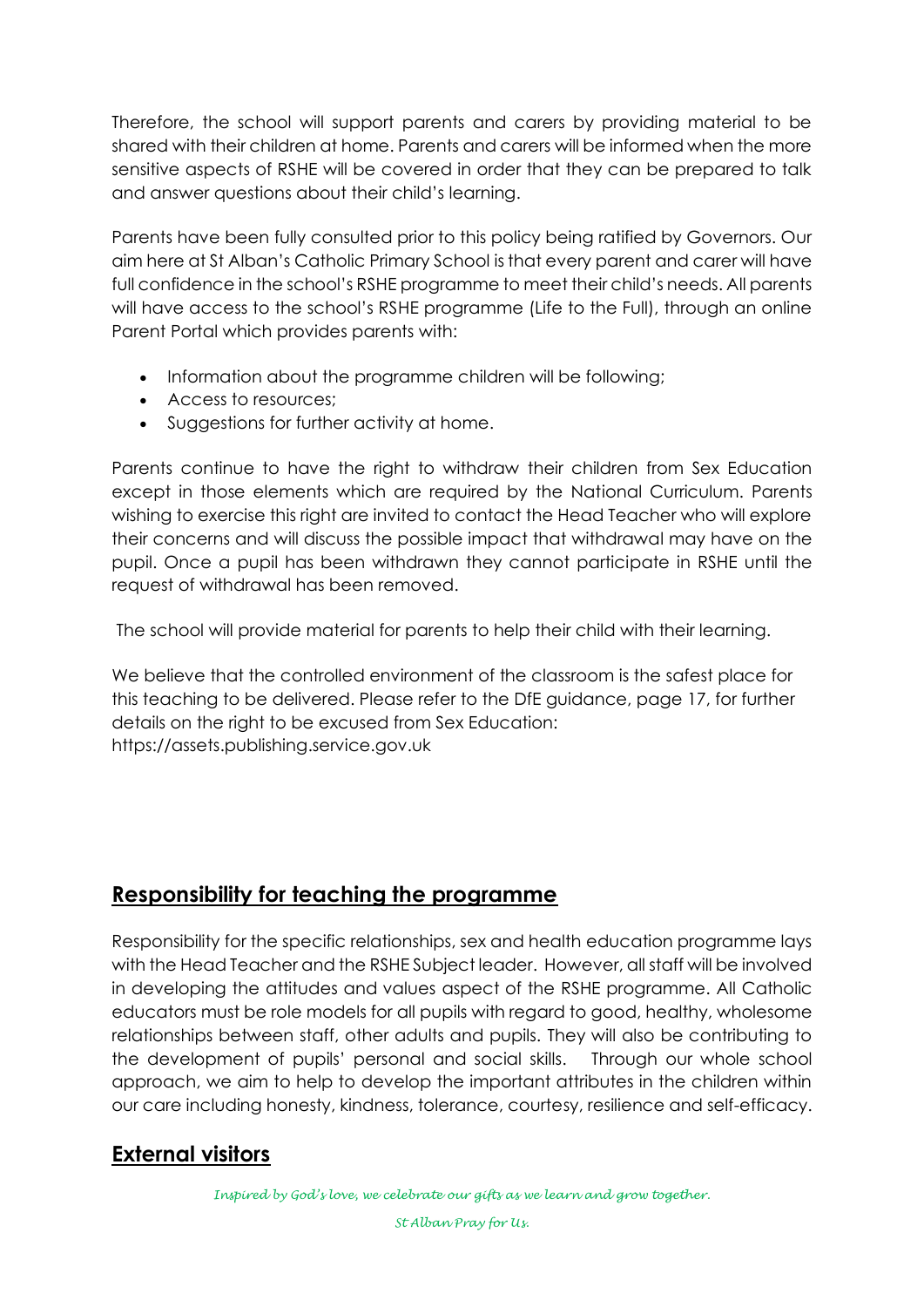Here at St Alban's Catholic Primary School we want to ensure that all children have access to the best opportunities possible and therefore our school will often call upon help and guidance from outside agencies and health specialists to deliver aspects of RSHE. It will be ensured that any external visitor is follows school policies, is clear about their role and responsibility and that all teaching is rooted in Catholic principles and practice.

# **Roles and responsibilities:**

#### **Governors**

- Draw up the RSHE policy, in consultation with parents and staff;
- Ensure that the policy is available to parents;
- Ensure that the policy is in accordance with other school policies;
- Ensure that parents know of their right to withdraw their children;
- Establish a link governor to share the monitoring and evaluation of the programme;
- Ensure that the policy provides proper and adequate coverage of relevant National Curriculum science topics.

#### **Head Teacher**

The Head Teacher takes overall delegated responsibility for the implementation of this policy and for liaison with the Governing Body, parents, the Diocesan Schools' service and the LA.

#### **RSHE Subject Leader**

The Subject Leader, with the Head Teacher, has a general responsibility for supporting other members of staff in the implementation of this policy and will provide a lead in the dissemination of information relating to RSHE.

#### **All Staff**

RSHE is a whole school responsibility. All teachers have a responsibility of care; as well as fostering academic progress, they should actively contribute to the guardianship and guidance of the physical, moral and spiritual well-being of their pupils. Teachers will be expected to teach RSHE in accordance with the Catholic ethos of the school. Appropriate training will be made available to all staff.

#### **Relationship to other policies and subjects**

This RSHE policy is compatible with the school's other policies i.e., Anti-Bullying, Child Protection and Safeguarding Policy. Learning about RSHE will link to/complement learning across the curriculum. This policy should be read in conjunction with the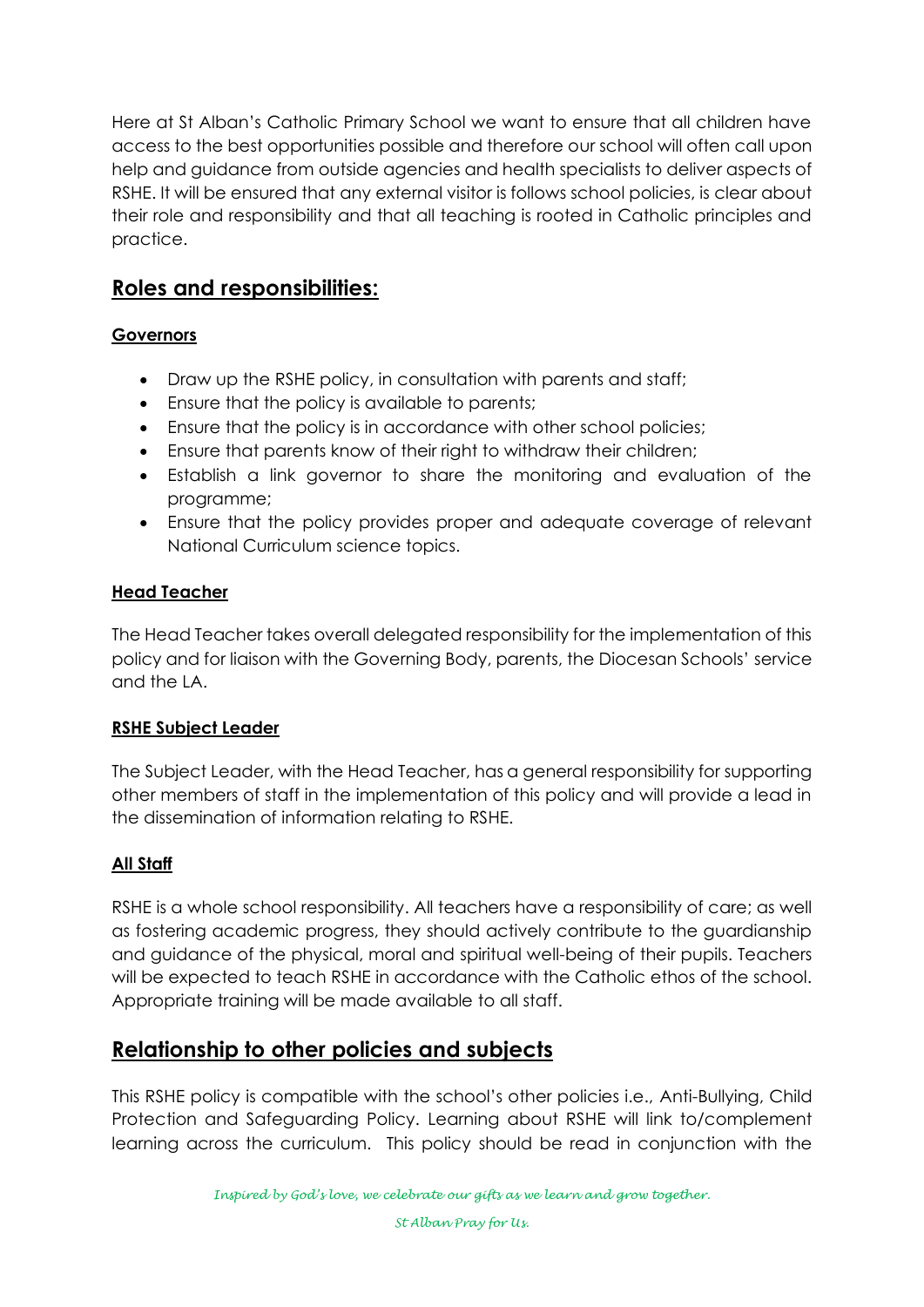current British Values Policy, the Spiritual, Moral, Social and Cultural Policy and the Religious Education Policy.

# **Controversial or sensitive issues**

There will always be sensitive or controversial issues in the field of RSHE. These may be a matter of maturity, experience of children, of disagreement with the teaching of the Church, of illegal activity or harmful activity. The governors believe that children are best educated and protected from harm and exploitation by discussing such issues within the context of the RSHE programme. The use of ground rules, negotiated between teachers and pupils will help to create a supportive climate for discussions. Some questions may raise issues which it would not be appropriate for teachers to answer during class time.

We want to ensure that pupils can ask questions freely, be confident that their questions will be answered, and be sure that they will be free from bullying or harassment from other children. Staff will ensure that should a child's question pertain to something that goes beyond what is set out for Relationships Education that they will address this in a sensitive way, away from the whole class. We are very aware that, given the ease of access to the internet, children whose questions go unanswered may turn to inappropriate sources of information. Support is available from the Head Teacher should there be a situation where a member of staff is unsure how to support a child's question.

# **Supporting children at risk**

Children need to feel safe and secure in the environment in which RSHE takes place. Effective RSHE will provide opportunities for discussion and if appropriate, any concerns raised will be shared with parents. Such discussion may well lead to disclosure of a safeguarding issue. Teachers will need to be aware of the needs of their pupils and not let any fears or worries go unnoticed. When a disclosure is made, the teacher will follow the school's Child Protection and Safeguarding Policy.

# **Confidentiality and advice**

All stakeholders are aware of this policy.

*St Alban Pray for Us.*